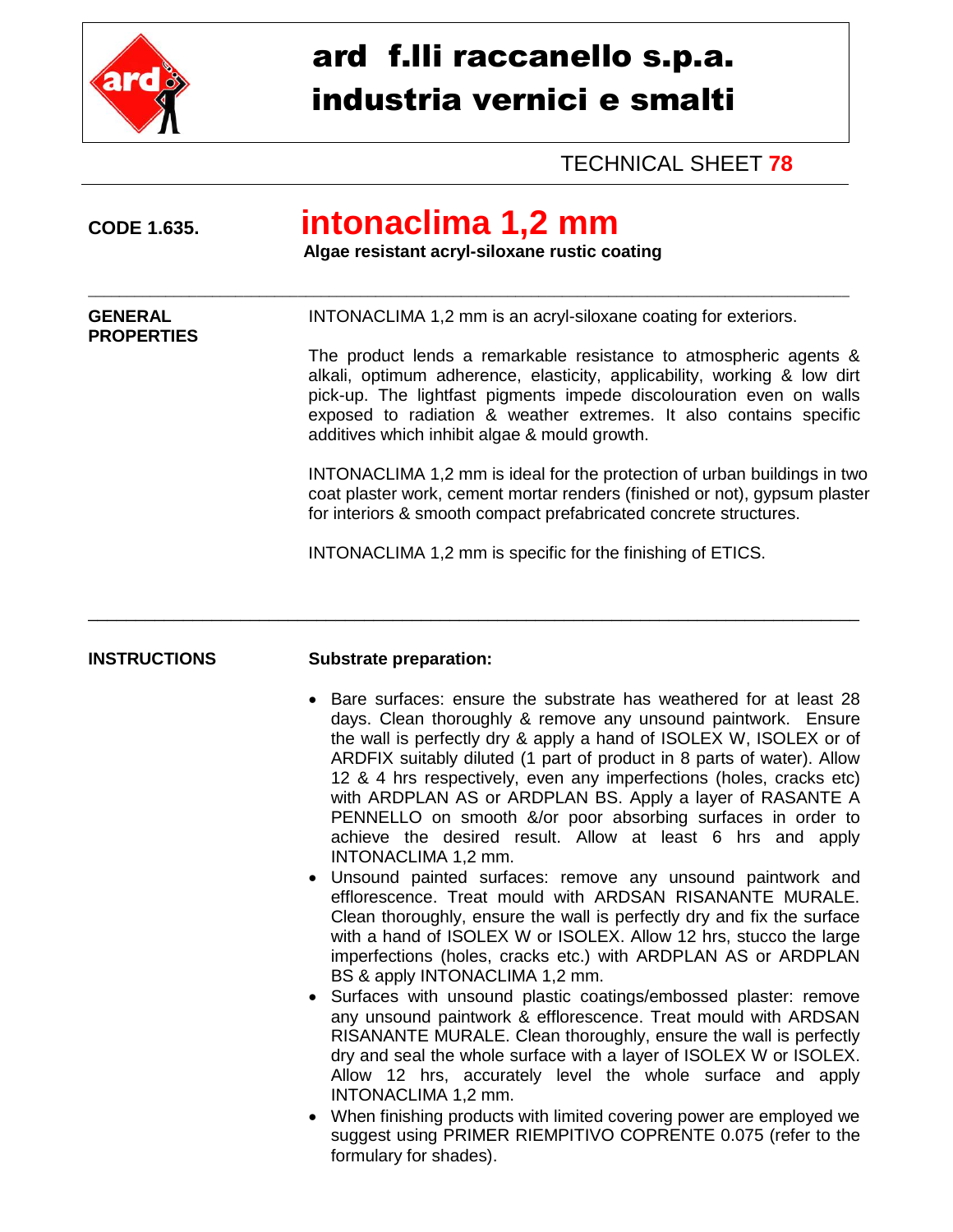#### **Application:**

- INTONACLIMA 1,2 mm is ready for use and does not require thinning. Stir well until homogeneous & apply a single coat using a steel or plastic float. Before the product "films", use a trowel to smooth the surface.
- Do not apply at ambient/substrate temperatures below + 5°C or above 35°C & R H above 75%. Avoid applying during cold & damp periods, in direct sunlight or strong wind.
- After application, exterior surfaces must be protected from rain until perfectly dry, usually after 48 hrs at 20° C.
- Wash equipment immediately after use with water.
- Walls with efflorescence or subject to rising damp must be restored before application in order to guarantee adherence.
- When different batches are used, we recommend mixing the products accurately to avoid differences in shades.
- When applying on extensive surfaces apply "wet-on-wet" to avoid shadowing.
- Store in cool, frost proof premises.
- Use in compliance with the current Health & Safety regulations. Dispose of spent material/containers according to the same.
- INTONACLIMA 1,2 mm is compatible with the 16COLOURS tinting systems.
- Refer to the PSDS for further details.

#### **TECHNICAL PROPERTIES**

|                   |               | Acryl siloxanic polymers           |
|-------------------|---------------|------------------------------------|
|                   |               | White & tinting system hues        |
|                   |               | 1700 - 1800 g/l                    |
|                   |               | $150.000 \pm 200.000$ cP           |
|                   |               | Sup. 3rd grade Grey scale          |
|                   |               | No structural/chromatic variation  |
| <b>TOUCH DRY</b>  |               | 4 hrs                              |
| THROUGH DRYING    |               | 48 hrs                             |
| EN ISO 7783-1 & 2 | $S_d$         | $0,323$ m                          |
|                   | Class         | $V2$ (average)                     |
| EN1062-3          | W             | 0,052 kg/m <sup>2</sup> $\sqrt{t}$ |
|                   | Class         | $W_3$ (low)                        |
| <b>EN 1542</b>    | <b>RESULT</b> | Complies (adhesion $\geq$ 0,3 Mpa) |
| EN 13687-3        | <b>RESULT</b> | Complies (adhesion $\geq$ 0,3 Mpa) |
| <b>EN 1745</b>    | λ10DRY [W/MK] | 1,092                              |
| EN 13501-1        |               | <b>Class C</b>                     |
|                   | RESULT        | <b>Complies</b>                    |
|                   |               |                                    |

\_\_\_\_\_\_\_\_\_\_\_\_\_\_\_\_\_\_\_\_\_\_\_\_\_\_\_\_\_\_\_\_\_\_\_\_\_\_\_\_\_\_\_\_\_\_\_\_\_\_\_\_\_\_\_\_\_\_\_\_\_\_\_\_\_\_\_\_\_\_\_\_\_\_\_\_\_\_\_\_\_\_\_\_\_\_

*In compliance with the UNI EN 15824 CE Marking*

**YIELD** If applied correctly, without spilling INTONACLIMA 1,2 mm offers a yield, once dry, of approx of 0,45 m²/kg. Said yield refers to smooth surfaces with medium absorption. Testing is recommended to determine the same.